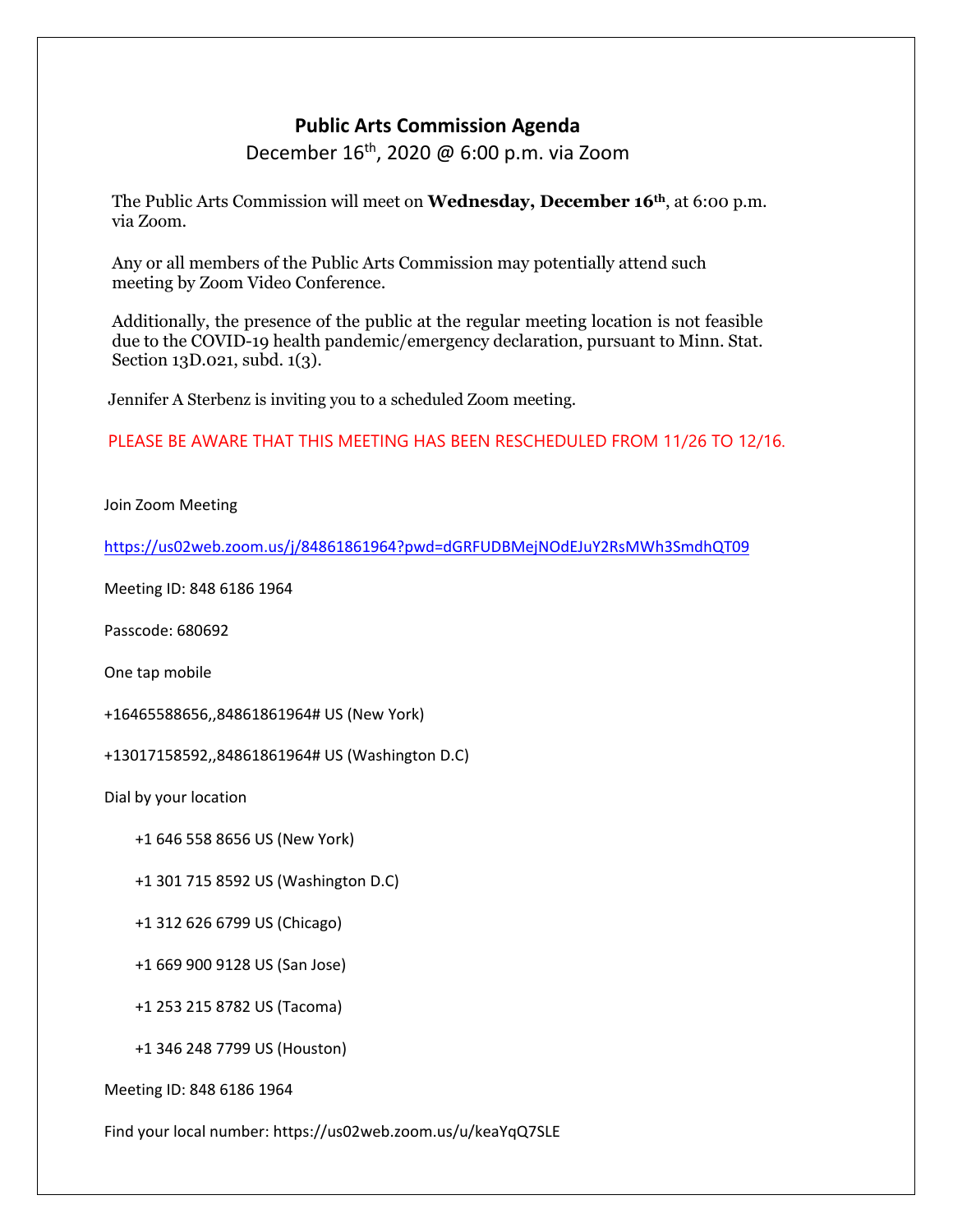# **Two Harbors Public Arts Commission Agenda**  December 16th, 2020 @ 6:00 p.m. via Zoom

#### **1. Call to Order**

- **2. Approval of Agenda**
- **3. Approval of Meeting Minutes:**

#### **4. Public Discussion**

a. Public Comment

## **5. Commission Business**

- a. Clerk Nordean & Mayor Swanson Presentation
- b. 2021 Work Plan

#### **6. Staff and Commission Member Reports**

- a. Staff Report
- b. Commission Member Reports

## **7. Adjourn**

*Next meeting is tentatively scheduled for January 28th, 2021 at 6:00 p.m. @ TBD*